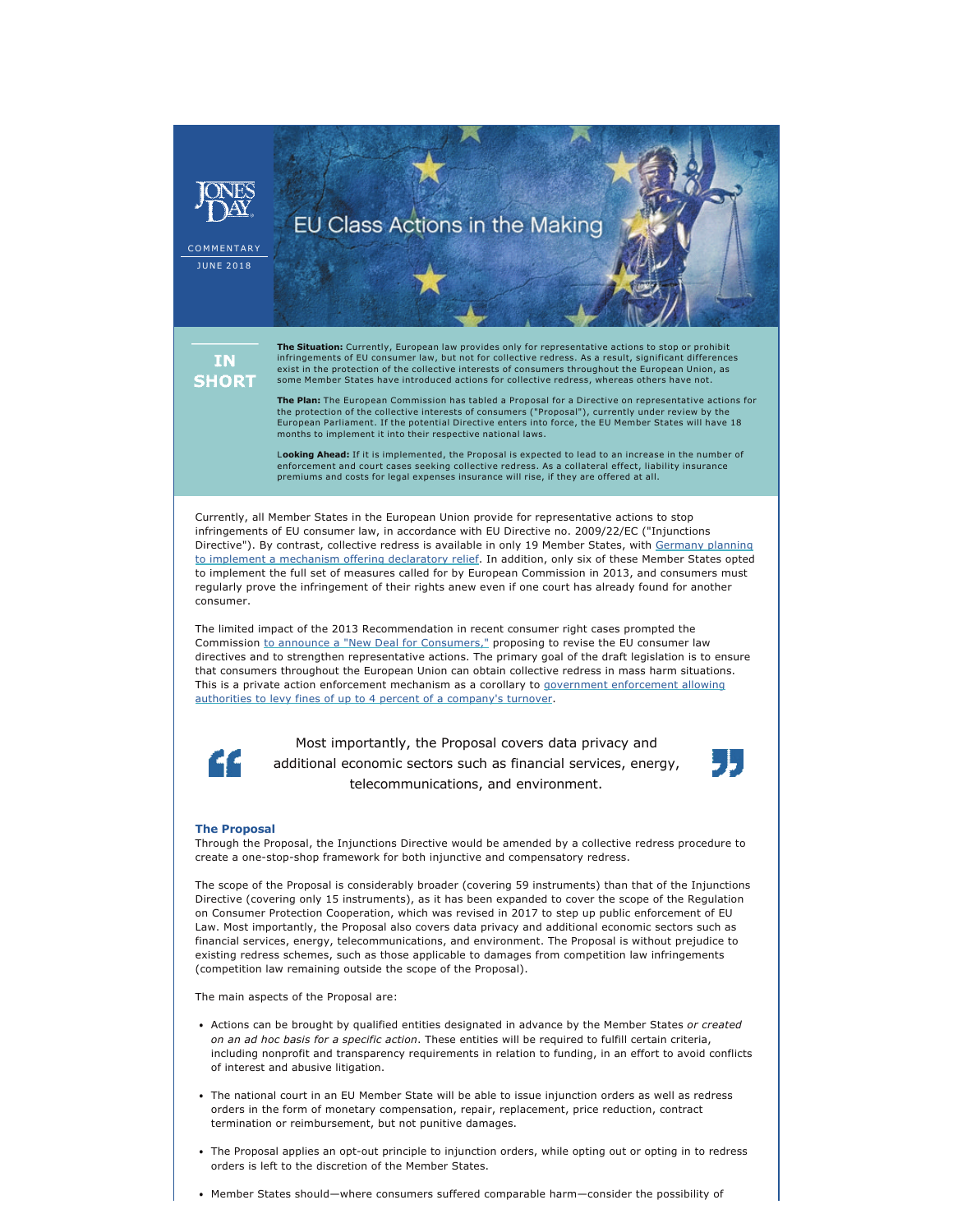enabling consumers to directly benefit from a redress order after it was issued without being required to give their individual mandate beforehand.

- Companies may be required to produce evidence contrary to their case, subject to rules on confidentiality.
- The limitation period for all potential redress actions would be suspended by the filing of a representative action.
- If a court-approved collective settlement is reached, consumers concerned could accept or reject it.
- Companies may be required to widely publicize final injunctive or compensatory decisions and to reach out to consumers individually to inform them of subsequent steps to take.
- Final decisions would be considered as irrefutable evidence that an infringement occurred in the same Member State and would benefit from a rebuttable presumption in actions brought in another Member State.

## **Assessment**

Collective redress is a growing trend both in terms of volume and value of cases filed. Considering the breadth of the Proposal, this trend is likely to be reinforced. In areas such as data privacy, where recent global data breaches have already vividly illustrated the legal implications under the existing frameworks, EU consumers will now have the legal tool to bring cross-border class actions against tech companies.

In contrast to, for example, the German approach, the Proposal suggests that for certain cases, Member States should not even require consumers to give a specific mandate to the qualified entities for them to bring actions. That would open the possibility for collaboration between plaintiff law firms, qualified entities, and litigation funders to create a business model of consumer collective redress in Europe.

It is still unclear to what extent pre-trial disclosure requirements would be implemented, but there is a significant risk that they will be expanded at least in those Member States that currently only know limited disclosure.

Furthermore, the possibility for consumers to reject settlements on collective redress and seek redress in individual proceedings instead, added to the fact that the Proposal is without prejudice to existing redress avenues, creates an environment in which each infringement may lead to a plethora of actions, in plain contradiction to the rationale of the Commission.

The discretion given to consumers in this respect, coupled with the contemplated opt-out system where the number of claimants is not known, makes any risk assessment very difficult for companies. This necessarily has an impact on defense strategy, in particular on whether or not these representative actions should be settled.

## **THREE KEY TAKEAWAYS**

- **1.** In the midst of several mass harm scandals, the Proposal aims to endow EU consumers with the first horizontal collective redress tool under EU law. Consumers will be given the ability to seek injunctive and compensatory relief in any area in which they have suffered harm.
- **2.** The low threshold to bring cases, in particular without specific mandates of consumers concerned, opens the door to a class action litigation industry in the European Union.
- **3.** While the Commission's Proposal is under review by the European Parliament and the Member States, companies may want to make their voice heard in the legislative process, to point out the imbalances and uncertainties of the Proposal, which may leave both companies and consumers worse off.

[Eileen Lagathu](http://www.jonesday.com/elagathu) Paris





[Anna Masser](http://www.jonesday.com/amasser) Frankfurt



[Christian B. Fulda](http://www.jonesday.com/cfulda) Munich



[Ozan Akyurek](http://www.jonesday.com/oakyurek) Paris

**[All Contacts >>>](https://jonesday-ecommunications.com/234/2532/downloads/eu-class-actions-contacts.pdf)**

## **YOU MIGHT BE INTERESTED IN: [Go To All Recommendations >>](http://www.jonesday.com/intellectual_property/?section=Publications)**



[German Government](http://www.jonesday.com/german-government-releases-draft-act-on-class-actions-in-germany-05-14-2018/) [Releases Draft Act](http://www.jonesday.com/german-government-releases-draft-act-on-class-actions-in-germany-05-14-2018/)



[Be Sued or Be Fined:](http://www.jonesday.com/be-sued-or-be-fined-european-commission-proposes-consumer-protections-expanding-class-actions-and-enforcement-powers-04-16-2018/)  [European](http://www.jonesday.com/be-sued-or-be-fined-european-commission-proposes-consumer-protections-expanding-class-actions-and-enforcement-powers-04-16-2018/) 

[EU Consumer Rights](http://www.jonesday.com/eu-consumer-rights-enforcementpenalties-ahead-05-01-2018/)  [Enforcement—](http://www.jonesday.com/eu-consumer-rights-enforcementpenalties-ahead-05-01-2018/)